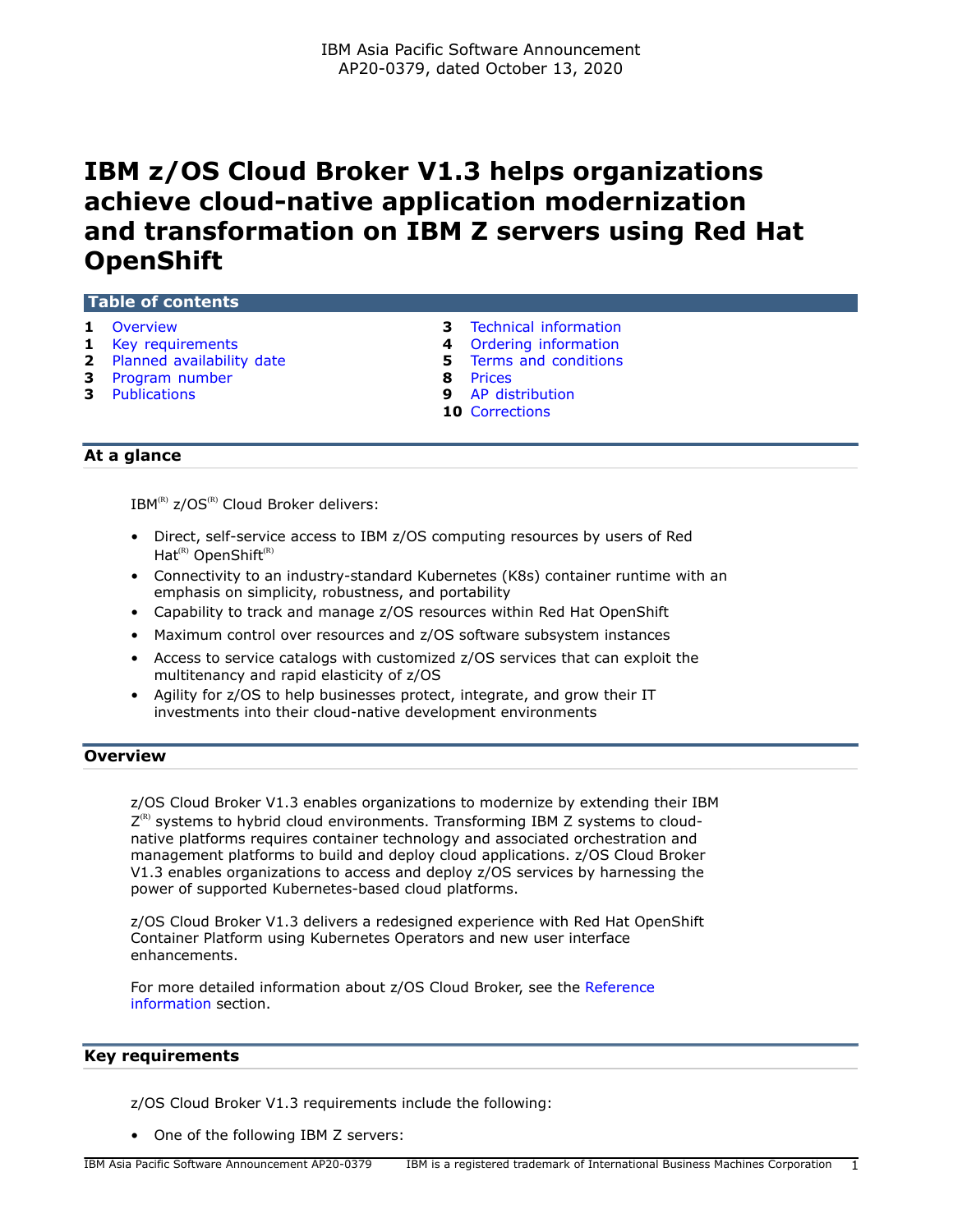- $-$  IBM z15<sup>TM</sup> (all models)
- IBM  $z14^{(R)}$  (all models)
- $-$  IBM z13<sup>(R)</sup> (all models)
- Supported cloud platform:
	- Red Hat OpenShift Container Platform 4.5, or later

**Note** : z/OS Cloud Broker V1.3 no longer includes Pivotal Cloud Foundry as a supported platform.

- z/OS V2.3 or V2.4
- $z$ /OSMF set up and configured with IBM Cloud<sup>(R)</sup> Provisioning and Management for z/OS

For more details, see the [Technical information](#page-2-0) section.

## <span id="page-1-0"></span>**Planned availability date**

December 14, 2020

## **Accessibility by people with disabilities**

Accessibility Compliance Reports (previously known as a VPAT) containing details on accessibility compliance to standards, including the Worldwide Consortium Web Content Accessibility Guidelines, European Standard EN 301 349, and US Section 508, can be found on the [IBM Accessibility Conformance Report Request](https://able.ibm.com/request/) website.

## <span id="page-1-1"></span>**Reference information**

For more information about z/OS Cloud Broker, see the [IBM Marketplace](https://www.ibm.com/us-en/marketplace/zos-cloud-broker) website and:

- Software Announcement [AP20-0171](http://www.ibm.com/common/ssi/cgi-bin/ssialias?infotype=an&subtype=ca&appname=gpateam&supplier=872&letternum=ENUSAP20-0171), dated May 5, 2020
- Software Announcement [AP20-0132](http://www.ibm.com/common/ssi/cgi-bin/ssialias?infotype=an&subtype=ca&appname=gpateam&supplier=872&letternum=ENUSAP20-0132), dated March 17, 2020
- Software Announcement [AP19-0418](http://www.ibm.com/common/ssi/cgi-bin/ssialias?infotype=an&subtype=ca&appname=gpateam&supplier=872&letternum=ENUSAP19-0418), dated October 22, 2019
- Software Announcement [AP19-0035](http://www.ibm.com/common/ssi/cgi-bin/ssialias?infotype=an&subtype=ca&appname=gpateam&supplier=872&letternum=ENUSAP19-0035), dated May 14, 2019

For information about [Red Hat](https://www.redhat.com/en/technologies/cloud-computing/openshift) OpenShift, see the Red Hat website.

For information about z/OS V2.4, see:

- Software Announcement [AP20-0362](http://www.ibm.com/common/ssi/cgi-bin/ssialias?infotype=an&subtype=ca&appname=gpateam&supplier=872&letternum=ENUSAP20-0362), dated September 22, 2020
- Software Announcement [AP20-0211](http://www.ibm.com/common/ssi/cgi-bin/ssialias?infotype=an&subtype=ca&appname=gpateam&supplier=872&letternum=ENUSAP20-0211), dated June 16, 2020
- Software Announcement [AP20-0097](http://www.ibm.com/common/ssi/cgi-bin/ssialias?infotype=an&subtype=ca&appname=gpateam&supplier=872&letternum=ENUSAP20-0097), dated March 17, 2020
- Software Announcement [AG18-0018,](http://www.ibm.com/common/ssi/cgi-bin/ssialias?infotype=an&subtype=ca&appname=gpateam&supplier=872&letternum=ENUSAG18-0018) dated April 10, 2018

For information about IBM Cloud Pak $(k)$  for Applications, see:

- Software Announcement [AP20-0070](http://www.ibm.com/common/ssi/cgi-bin/ssialias?infotype=an&subtype=ca&appname=gpateam&supplier=872&letternum=ENUSAP20-0070), dated January 28, 2020
- Software Announcement [AP20-0048](http://www.ibm.com/common/ssi/cgi-bin/ssialias?infotype=an&subtype=ca&appname=gpateam&supplier=872&letternum=ENUSAP20-0048), dated January 14, 2020
- Software Announcement [AP19-0549](http://www.ibm.com/common/ssi/cgi-bin/ssialias?infotype=an&subtype=ca&appname=gpateam&supplier=872&letternum=ENUSAP19-0549), dated December 10, 2019
- Software Announcement [AP19-0159](http://www.ibm.com/common/ssi/cgi-bin/ssialias?infotype=an&subtype=ca&appname=gpateam&supplier=872&letternum=ENUSAP19-0159), dated December 10, 2019
- Software Announcement [AP19-0491](http://www.ibm.com/common/ssi/cgi-bin/ssialias?infotype=an&subtype=ca&appname=gpateam&supplier=872&letternum=ENUSAP19-0491), dated October 15, 2019
- Software Announcement [AP19-0375](http://www.ibm.com/common/ssi/cgi-bin/ssialias?infotype=an&subtype=ca&appname=gpateam&supplier=872&letternum=ENUSAP19-0375), dated August 6, 2019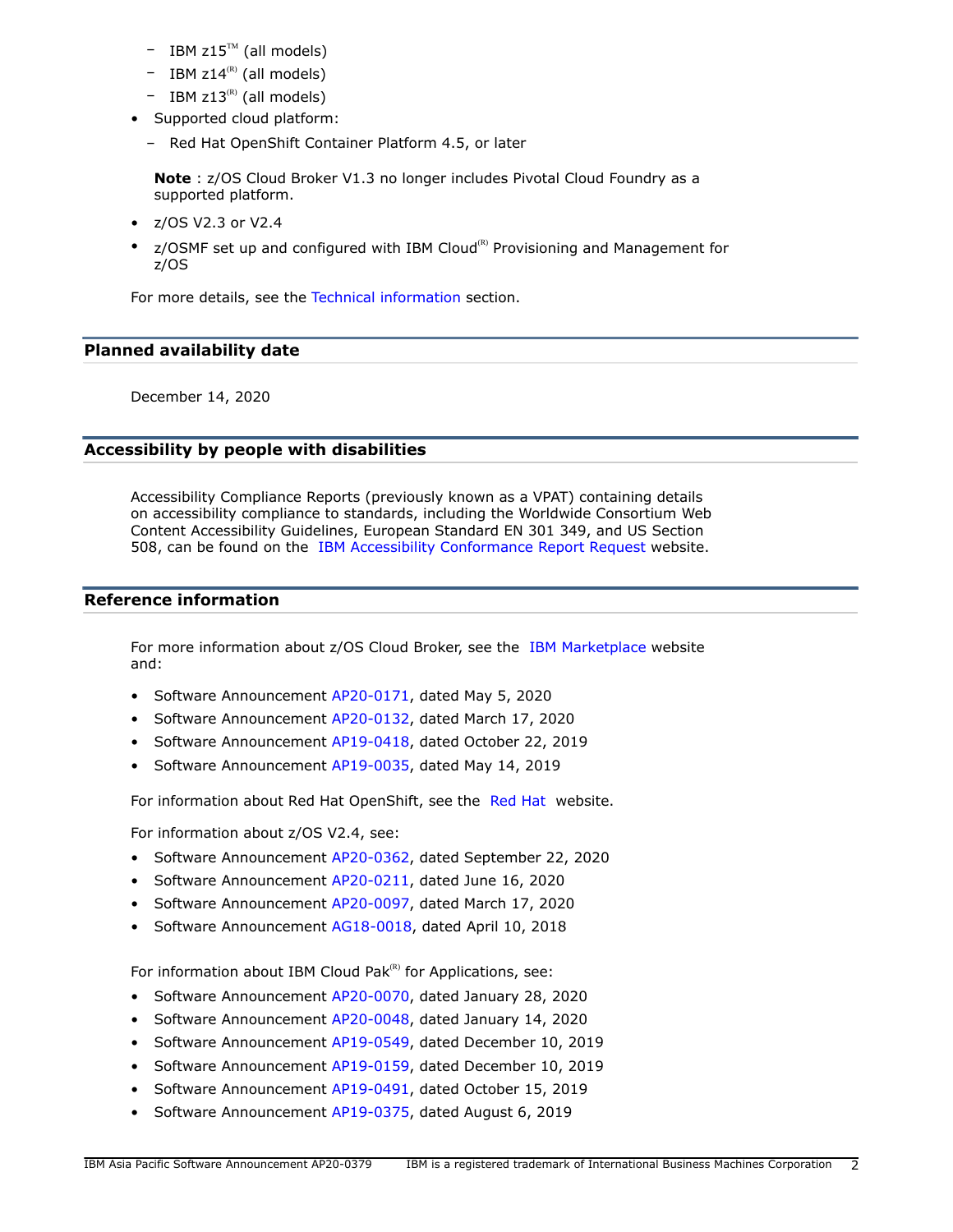For information about z15, see:

- Hardware Announcement [AG20-0056](http://www.ibm.com/common/ssi/cgi-bin/ssialias?infotype=an&subtype=ca&appname=gpateam&supplier=872&letternum=ENUSAG20-0056), dated August 4, 2020
- Hardware Announcement [AG20-0006](http://www.ibm.com/common/ssi/cgi-bin/ssialias?infotype=an&subtype=ca&appname=gpateam&supplier=872&letternum=ENUSAG20-0006), dated April 14, 2020
- Hardware Announcement [AG20-0013](http://www.ibm.com/common/ssi/cgi-bin/ssialias?infotype=an&subtype=ca&appname=gpateam&supplier=872&letternum=ENUSAG20-0013), dated January 14, 2020
- Hardware Announcement [AG19-0094](http://www.ibm.com/common/ssi/cgi-bin/ssialias?infotype=an&subtype=ca&appname=gpateam&supplier=872&letternum=ENUSAG19-0094), dated November 26, 2019
- Hardware Announcement [AG19-0032](http://www.ibm.com/common/ssi/cgi-bin/ssialias?infotype=an&subtype=ca&appname=gpateam&supplier=872&letternum=ENUSAG19-0032), dated September 12, 2019

For information about z14, see:

- Hardware Announcement [AG18-0074](http://www.ibm.com/common/ssi/cgi-bin/ssialias?infotype=an&subtype=ca&appname=gpateam&supplier=872&letternum=ENUSAG18-0074), dated October 2, 2018
- Hardware Announcement [AG17-0044](http://www.ibm.com/common/ssi/cgi-bin/ssialias?infotype=an&subtype=ca&appname=gpateam&supplier=872&letternum=ENUSAG17-0044), dated July 17, 2017

For information about  $z13^{(R)}$ , see:

- Hardware Announcement [AG16-0058](http://www.ibm.com/common/ssi/cgi-bin/ssialias?infotype=an&subtype=ca&appname=gpateam&supplier=872&letternum=ENUSAG16-0058), dated June 7, 2016
- Hardware Announcement [AG16-0002](http://www.ibm.com/common/ssi/cgi-bin/ssialias?infotype=an&subtype=ca&appname=gpateam&supplier=872&letternum=ENUSAG16-0002), dated February 16, 2016
- Hardware Announcement [AG15-0001](http://www.ibm.com/common/ssi/cgi-bin/ssialias?infotype=an&subtype=ca&appname=gpateam&supplier=872&letternum=ENUSAG15-0001), dated January 14, 2015

For information about  $z13s^{(R)}$ , see:

- Hardware Announcement [AG16-0058](http://www.ibm.com/common/ssi/cgi-bin/ssialias?infotype=an&subtype=ca&appname=gpateam&supplier=872&letternum=ENUSAG16-0058), dated June 7, 2016
- Hardware Announcement [AG16-0002](http://www.ibm.com/common/ssi/cgi-bin/ssialias?infotype=an&subtype=ca&appname=gpateam&supplier=872&letternum=ENUSAG16-0002), dated February 16, 2016

## <span id="page-2-1"></span>**Program number**

| Program number | VRM   | Program name          |
|----------------|-------|-----------------------|
| 5900-A8M       | 1.3.0 | IBM z/OS Cloud Broker |

## **Offering Information**

Product information is available on the [IBM Offering Information](http://www.ibm.com/common/ssi) website.

More information is also available on the [Passport Advantage](http://www.ibm.com/software/passportadvantage) $R$ ) and Passport [Advantage Express](http://www.ibm.com/software/passportadvantage) $(R)$  website.

#### <span id="page-2-2"></span>**Publications**

Updated technical documentation will be available in [IBM Knowledge Center](https://www.ibm.com/support/knowledgecenter/SS8QRN_1.3.x) on December 14, 2020.

## <span id="page-2-0"></span>**Technical information**

#### **Specified operating environment**

## *Hardware requirements*

z/OS Cloud Broker V1.3 is supported on the following hardware platforms:

- z15 (all models)
- z14 (all models)
- z13 (all models)

Detailed hardware requirements for z/OS Cloud Broker will be available in [IBM](https://www.ibm.com/support/knowledgecenter/en/SS8QRN_1.3.x/) [Knowledge Center](https://www.ibm.com/support/knowledgecenter/en/SS8QRN_1.3.x/) on December 14, 2020.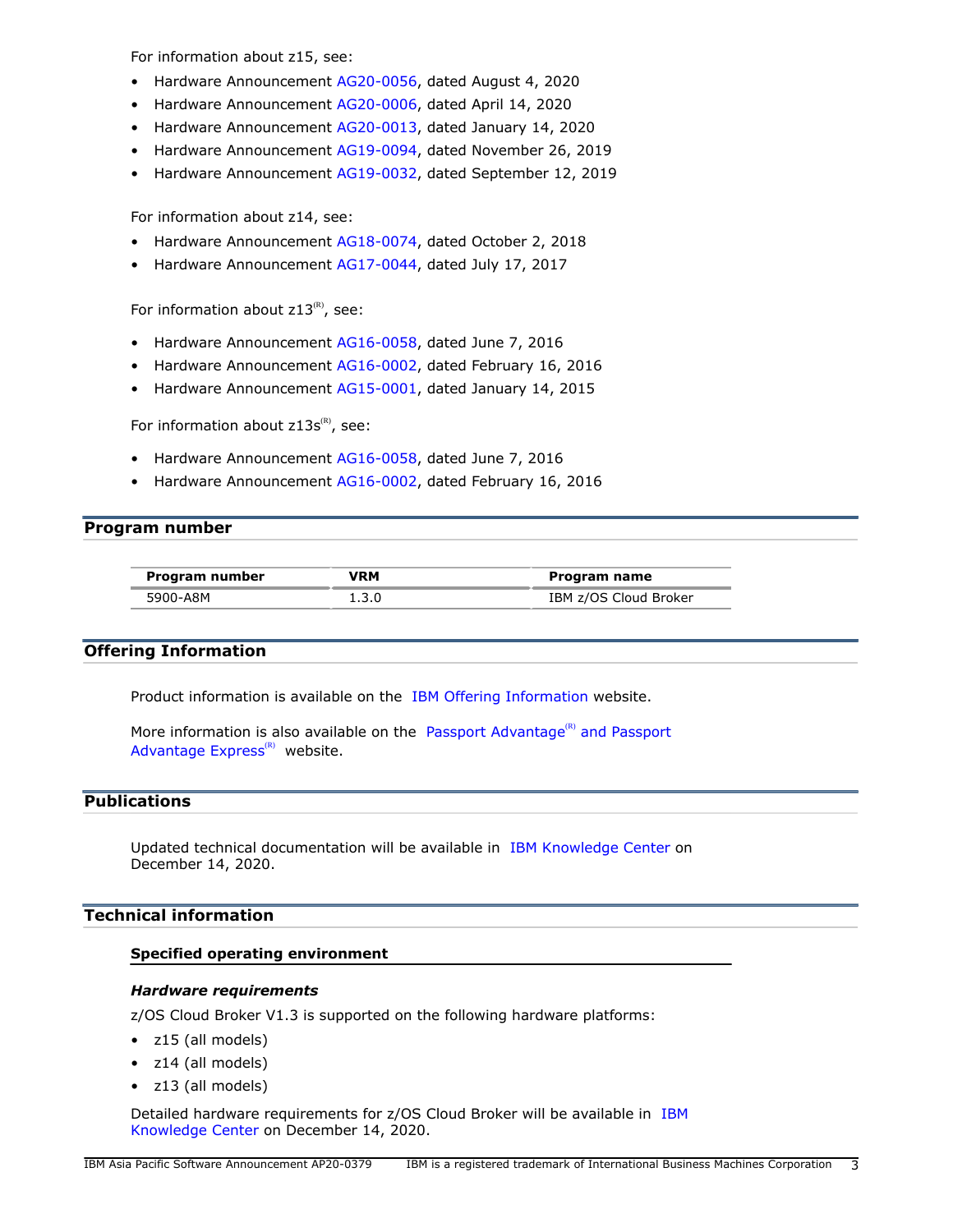### *Software requirements*

z/OS Cloud Broker V1.3 requires the following:

- Supported cloud platform:
	- Red Hat OpenShift Container Platform 4.5, or later

**Note** : z/OS Cloud Broker V1.3 no longer includes Pivotal Cloud Foundry as a supported platform.

- z/OS V2.3 or V2.4
- z/OSMF set up and configured with Cloud Provisioning and Management for z/OS Requires:
- PTF UI70831 for z/OS V2.3
- PTF UI70832 for z/OS V2.4

Detailed software requirements for z/OS Cloud Broker will be available in [IBM](https://www.ibm.com/support/knowledgecenter/en/SS8QRN_1.3.x/) [Knowledge Center](https://www.ibm.com/support/knowledgecenter/en/SS8QRN_1.3.x/) on December 14, 2020.

## *IBM Support*

[IBM Support](https://www.ibm.com/support) is your gateway to technical support tools and resources that are designed to help you save time and simplify support. IBM Support can help you find answers to questions, download fixes, troubleshoot, submit and track problem cases, and build skills. Learn and stay informed about the transformation of IBM Support, including new tools, new processes, and new capabilities, by going to the [IBM Support Insider](https://www.ibm.com/support/insider).

You can also access the [Service requests and PMRs](https://www.ibm.com/support/servicerequest/Home.action) website for additional support options.

#### **Planning information**

#### *Packaging*

This offering is delivered through the internet as an electronic download. There is no physical media.

#### **Security, auditability, and control**

z/OS Cloud Broker uses the security and auditability features of the host operating system software.

The client is responsible for evaluation, selection, and implementation of security features, administrative procedures, and appropriate controls in application systems and communication facilities.

#### <span id="page-3-0"></span>**Ordering information**

For ordering information, consult your IBM representative or IBM Business Partner, or go to the [Passport Advantage](https://www.ibm.com/software/passportadvantage/) website.

This program is only available through Passport Advantage. It is not available as shrinkwrap.

These products may only be sold directly by IBM or by IBM Business Partners.

To locate IBM Business Partners in your geography, see the [Find a Business Partner](http://www.ibm.com/partnerworld/wps/bplocator/) page.

#### **Passport Advantage**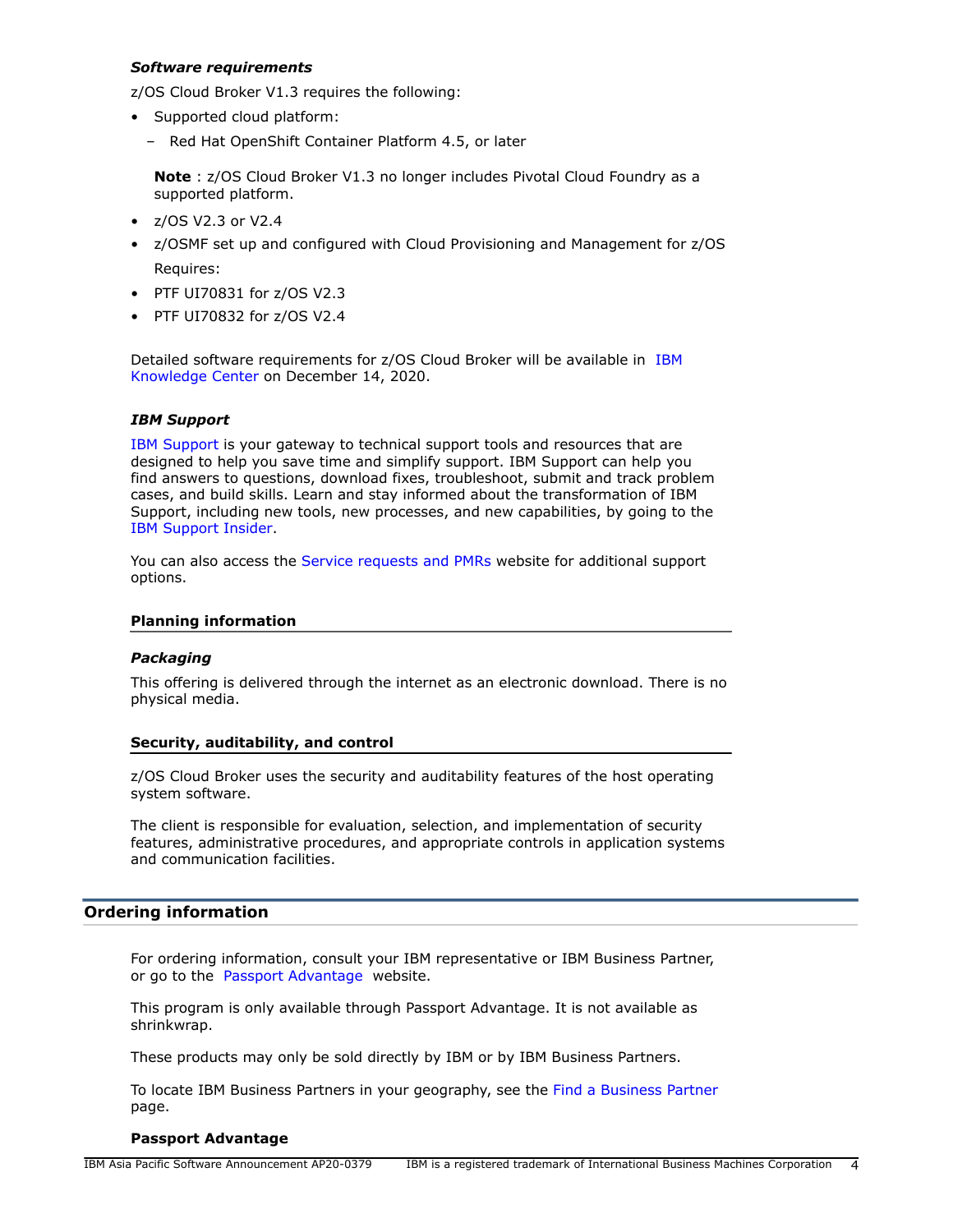## **IBM z/OS Cloud Broker (5900-A8M)**

| IBM zOS Cloud Broker for Red Hat<br>OpenShift Resource Value Unit License +<br>SW Subscription & Support 12 Months        | D04497X |
|---------------------------------------------------------------------------------------------------------------------------|---------|
| IBM zOS Cloud Broker for Red Hat<br>OpenShift Resource Value Unit Annual SW<br>Subscription & Support Renewal             | E0448ZX |
| IBM zOS Cloud Broker for Red Hat<br>OpenShift Resource Value Unit SW<br>Subscription & Support Reinstatement 12<br>Months | D044AZX |
| IBM zOS Cloud Broker for Red Hat<br>OpenShift Resource Value Unit Committed<br>Term License                               | D0459ZX |

## **Cross-platform product for use on IBM Z or LinuxONE Integrated Facility for Linux(R) (IFL) engines**

Order the appropriate part numbers when the product is intended to run on the Linux operating system on IBM Z or LinuxONE servers with IBM Integrated Facility for Linux (IFL) engines.

#### **IBM z/OS Cloud Broker (5900-A8M)**

| IBM zOS Cloud Broker for Red Hat<br>OpenShift for Linux on IBM Z Resource<br>Value Unit License + SW Subscription &<br>Support 12 Months     | D044CZX |
|----------------------------------------------------------------------------------------------------------------------------------------------|---------|
| IBM zOS Cloud Broker for Red Hat<br>OpenShift for Linux on IBM Z Resource<br>Value Unit Annual SW Subscription &<br>Support Renewal          | E044BZX |
| IBM zOS Cloud Broker for Red Hat<br>OpenShift for Linux on IBM Z Resource<br>Value Unit SW Subscription & Support<br>Reinstatement 12 Months | D044D7X |
| IBM zOS Cloud Broker for Red Hat<br>OpenShift for Linux on IBM Z Resource<br>Value Unit Committed Term License                               | D045AZX |
|                                                                                                                                              |         |

#### **Charge metric**

The charge metrics for this licensed product can be found in the following License Information document:

| Program identifier | <b>License Information</b><br>document title | <b>License Information</b><br>document number |  |
|--------------------|----------------------------------------------|-----------------------------------------------|--|
| 5900-A8M           | IBM z/OS Cloud Broker                        | L-NADN-BSW5KZ                                 |  |

Select your language of choice and scroll down to the Charge Metrics section. Follow-on releases, if any, may have updated terms. See the [License Information](https://www.ibm.com/software/sla/sladb.nsf/search?OpenForm) [documents](https://www.ibm.com/software/sla/sladb.nsf/search?OpenForm) website for more information.

## <span id="page-4-0"></span>**Terms and conditions**

The information provided in this announcement letter is for reference and convenience purposes only. The terms and conditions that govern any transaction with IBM are contained in the applicable contract documents such as the IBM International Program License Agreement, IBM International Passport Advantage Agreement, and the IBM Agreement for Acquisition of Software Maintenance.

This product is only available through Passport Advantage.

#### **Licensing**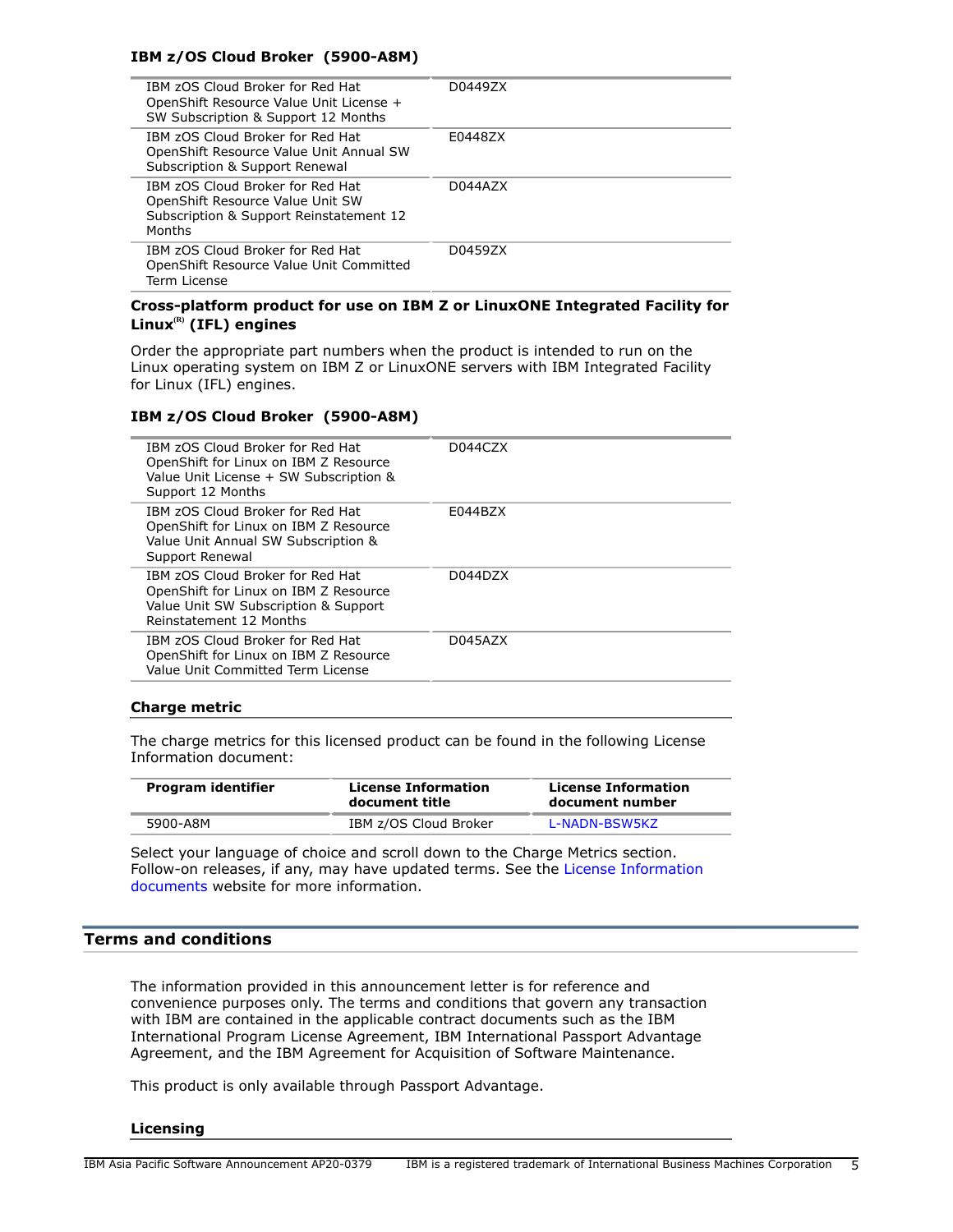IBM International Program License Agreement including the License Information document and Proof of Entitlement (PoE) govern your use of the program. PoEs are required for all authorized use. Part number products only, offered outside of Passport Advantage, where applicable, are license only and do not include Software Maintenance.

#### **Software Maintenance**

Licenses under the IBM Program License Agreement (IPLA) and the associated Agreement for Acquisition of Software Maintenance provide for support with ongoing access to releases and versions of the program. IBM includes one year of Software Subscription and Support (also referred to as Software Maintenance) with the initial license acquisition of each program acquired. The initial period of Software Subscription and Support can be extended by the purchase of a renewal option, if available. Two charges apply: a one-time license charge for use of the program and an annual renewable charge for the enhanced support that includes telephone assistance (voice support for defects during normal business hours), as well as access to updates, releases, and versions of the program as long as support is in effect.

#### **License Information number**

The following License Information document applies to the offering in this announcement:

| Program identifier | <b>License Information</b><br>document title | <b>License Information</b><br>document number |  |
|--------------------|----------------------------------------------|-----------------------------------------------|--|
| 5900-A8M           | IBM z/OS Cloud Broker                        | L-NADN-BSW5KZ                                 |  |

Select your language of choice. Follow-on releases, if any, may have updated terms. See the [License Information documents](https://www.ibm.com/software/sla/sladb.nsf/search?OpenForm) website for more information.

#### **Limited warranty applies**

Yes

#### **Limited warranty**

IBM warrants that when the program is used in the specified operating environment, it will conform to its specifications. The warranty applies only to the unmodified portion of the program. IBM does not warrant uninterrupted or error-free operation of the program or that IBM will correct all program defects. You are responsible for the results obtained from the use of the program.

IBM provides you with access to IBM databases containing information on known program defects, defect corrections, restrictions, and bypasses at no additional charge. For further information, see the [IBM Support Guide](http://www.ibm.com/support/customercare/sas/f/handbook/home.html).

IBM will maintain this information for at least one year after the original licensee acquires the program (warranty period).

#### **Program technical support**

Technical support of a program product version or release will be available for a minimum of two years from the general availability date, as long as your Software Subscription and Support (also referred to as Software Maintenance) is in effect.

This technical support allows you to obtain assistance (by telephone or electronic means) from IBM for product-specific, task-oriented questions regarding the installation and operation of the program product. Software Subscription and Support (Software Maintenance) also provides you with access to versions, releases, and updates (CD releases, Long Term Support Releases or fixes) of the program. You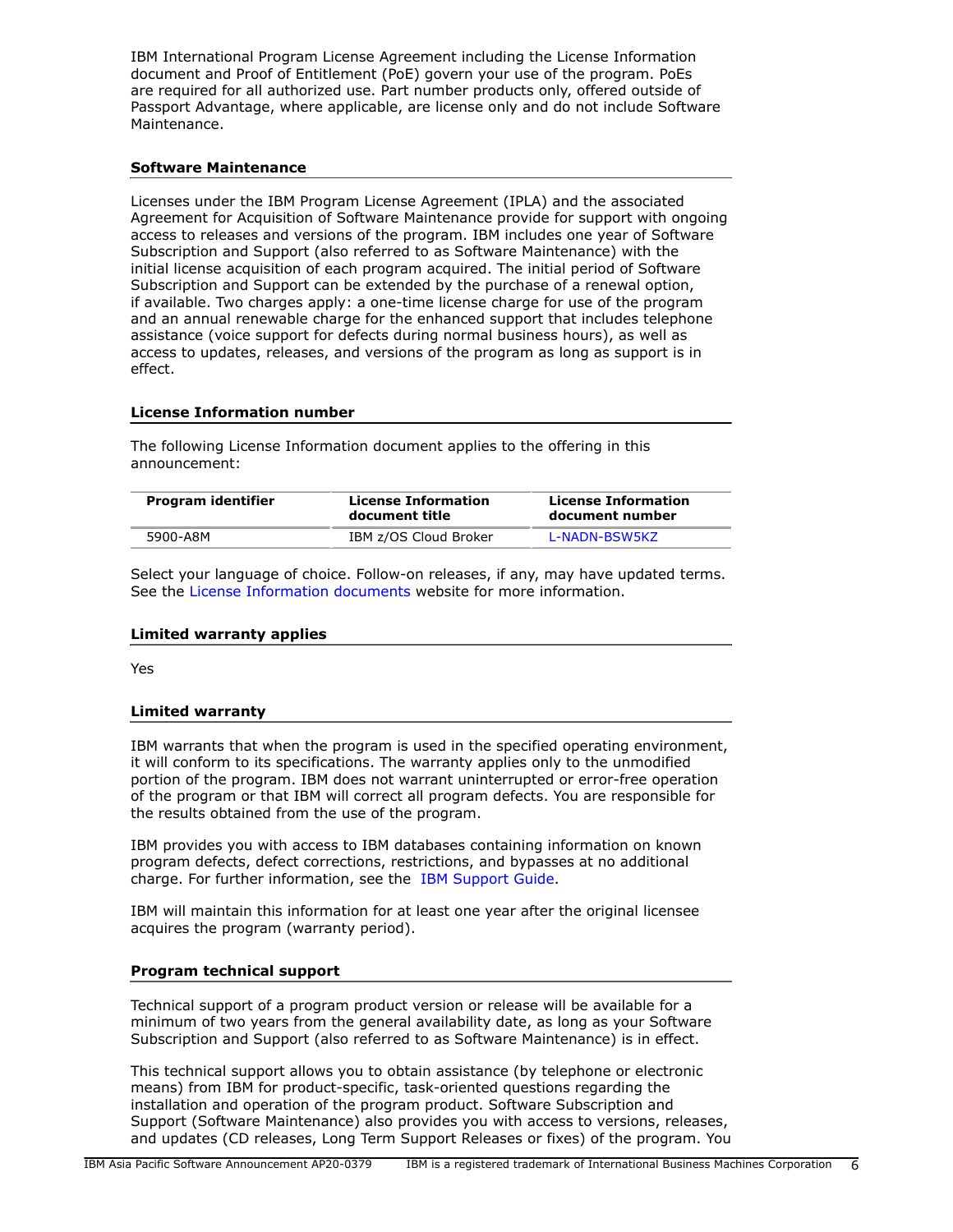will be notified, through an announcement letter, of discontinuance of support with six months' notice.

If you require additional technical support from IBM, including an extension of support beyond the discontinuance date, contact your IBM representative or IBM Business Partner. This extension may be available for a fee.

For additional information on the IBM Software Support Lifecycle Policy, see the [IBM](http://www.ibm.com/software/support/lifecycle/cd-policy.html) [Software Support Lifecycle Policy](http://www.ibm.com/software/support/lifecycle/cd-policy.html) website.

#### **Money-back guarantee**

If for any reason you are dissatisfied with the program and you are the original licensee, you may obtain a refund of the amount you paid for it, if within 30 days of your invoice date you return the program and its PoE to the party from whom you obtained it. If you downloaded the program, you may contact the party from whom you acquired it for instructions on how to obtain the refund.

For clarification, note that (1) for programs acquired under the IBM International Passport Advantage offering, this term applies only to your first acquisition of the program and (2) for programs acquired under any of IBM's On/Off Capacity on Demand (On/Off CoD) software offerings, this term does not apply since these offerings apply to programs already acquired and in use by you.

#### **Volume orders (IVO)**

No

#### **Passport Advantage applies**

Yes, information is available on the [Passport Advantage and Passport Advantage](http://www.ibm.com/software/passportadvantage) [Express](http://www.ibm.com/software/passportadvantage) website.

#### **Usage restrictions**

Yes

For any usage restrictions, see the License Information document listed in this [Terms](#page-4-0) [and conditions](#page-4-0) section.

#### **Software Subscription and Support applies**

Yes. Software Subscription and Support, also referred to as Software Maintenance, is included with licenses purchased through Passport Advantage and Passport Advantage Express. Product upgrades and Technical Support are provided by the Software Subscription and Support offering as described in the Agreements. Product upgrades provide the latest versions and releases to entitled software, and Technical Support provides voice and electronic access to IBM support organizations, worldwide.

IBM includes one year of Software Subscription and Support with each program license acquired. The initial period of Software Subscription and Support can be extended by the purchase of a renewal option, if available.

While your Software Subscription and Support is in effect, IBM provides you assistance for your routine, short duration installation and usage (how-to) questions, and code-related questions. IBM provides assistance by telephone and, if available, electronic access, only to your information systems (IS) technical support personnel during the normal business hours (published prime shift hours) of your IBM support center. (This assistance is not available to your users.) IBM provides Severity 1 assistance 24 hours a day, 7 days a week. For additional details, see the [IBM](http://www.ibm.com/support/customercare/sas/f/handbook/home.html) [Support Guide](http://www.ibm.com/support/customercare/sas/f/handbook/home.html). Software Subscription and Support does not include assistance for the design and development of applications, your use of programs in other than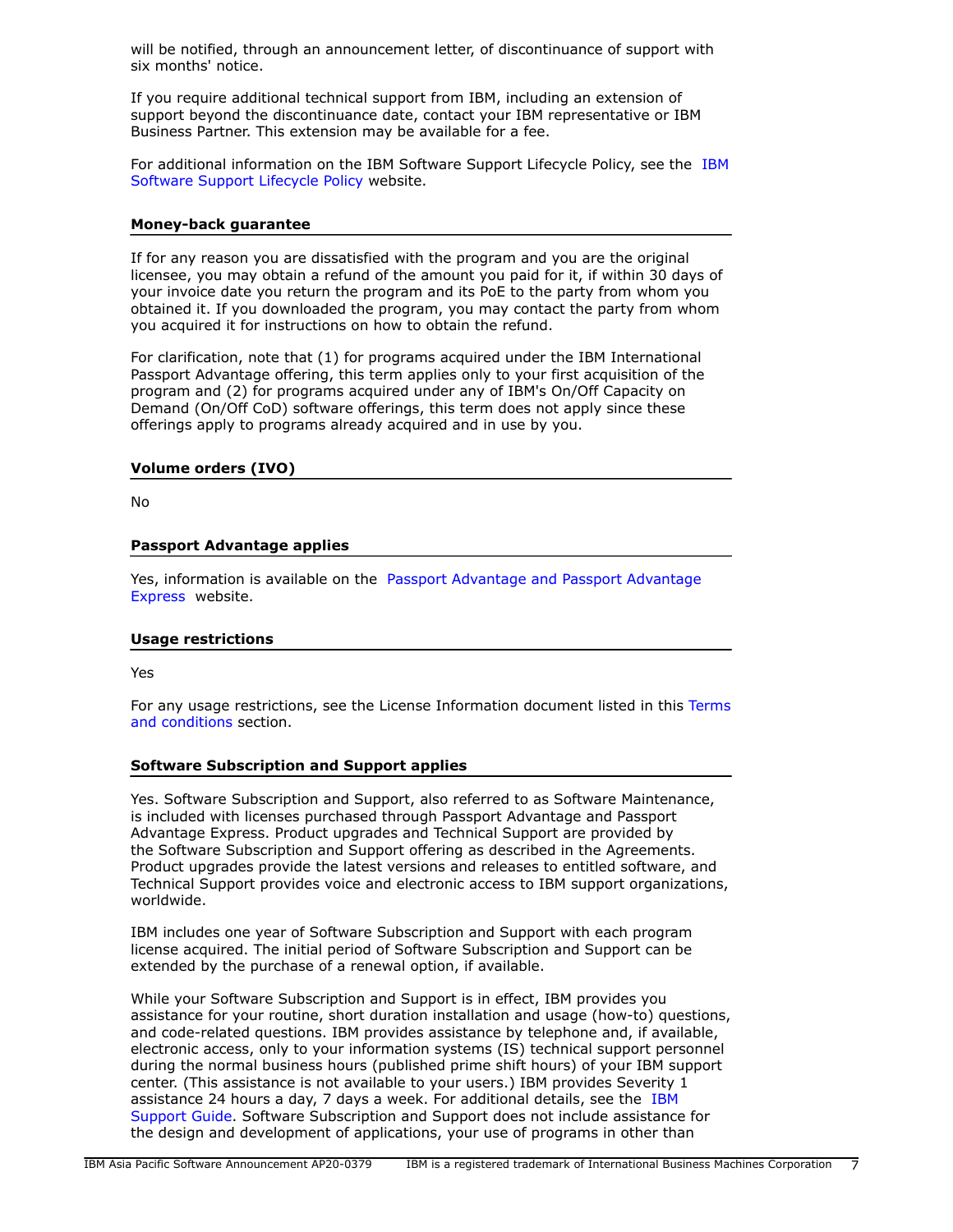their specified operating environment, or failures caused by products for which IBM is not responsible under the applicable agreements.

Unless specified otherwise in a written agreement with you, IBM does not provide support for third-party products that were not provided by IBM. Ensure that when contacting IBM for covered support, you follow problem determination and other instructions that IBM provides, including in the [IBM Support Guide.](http://www.ibm.com/support/customercare/sas/f/handbook/home.html)

For additional information about the International Passport Advantage Agreement and the IBM International Passport Advantage Express Agreement, go to the [Passport Advantage and Passport Advantage Express](http://www.ibm.com/software/passportadvantage) website.

#### **Variable charges apply**

No

## **Educational allowance available**

Not applicable.

## **Statement of good security practices**

IT system security involves protecting systems and information through intrusion prevention, detection, and response to improper access from within and outside your enterprise. Improper access can result in information being altered, destroyed, or misappropriated or can result in misuse of your systems to attack others. Without a comprehensive approach to security, no IT system or product should be considered completely secure and no single product or security measure can be completely effective in preventing improper access. IBM systems and products are designed to be part of a regulatory compliant, comprehensive security approach, which will necessarily involve additional operational procedures, and may require other systems, products, or services to be most effective.

**Important:** IBM does not warrant that any systems, products, or services are immune from, or will make your enterprise immune from, the malicious or illegal conduct of any party.

#### <span id="page-7-0"></span>**Prices**

For all local charges, contact your local IBM representative or IBM Business Partner.

## **Business Partner information**

If you are an IBM Business Partner acquiring products from IBM, you may link to Passport Advantage Online for resellers where you can obtain Business Partner pricing information. An IBMid and password are required to access the [IBM Passport](https://www.ibm.com/software/passportadvantage/pao_reseller.html) [Advantage](https://www.ibm.com/software/passportadvantage/pao_reseller.html) or [IBM PartnerWorld](https://www.ibm.com/partnerworld/resources/sell) $(R)$  website.

#### **Passport Advantage**

For Passport Advantage information and charges, contact your IBM representative or IBM Business Partner. Additional information is also available on the [Passport](http://www.ibm.com/software/passportadvantage) [Advantage and Passport Advantage Express](http://www.ibm.com/software/passportadvantage) website.

#### **IBM Global Financing**

IBM Global Financing offers competitive financing to credit-qualified clients to assist them in acquiring IT solutions. Offerings include financing for IT acquisition, including hardware, software, and services, from both IBM and other manufacturers or vendors. Offerings (for all client segments: small, medium, and large enterprise), rates, terms, and availability can vary by country. Contact your local IBM Global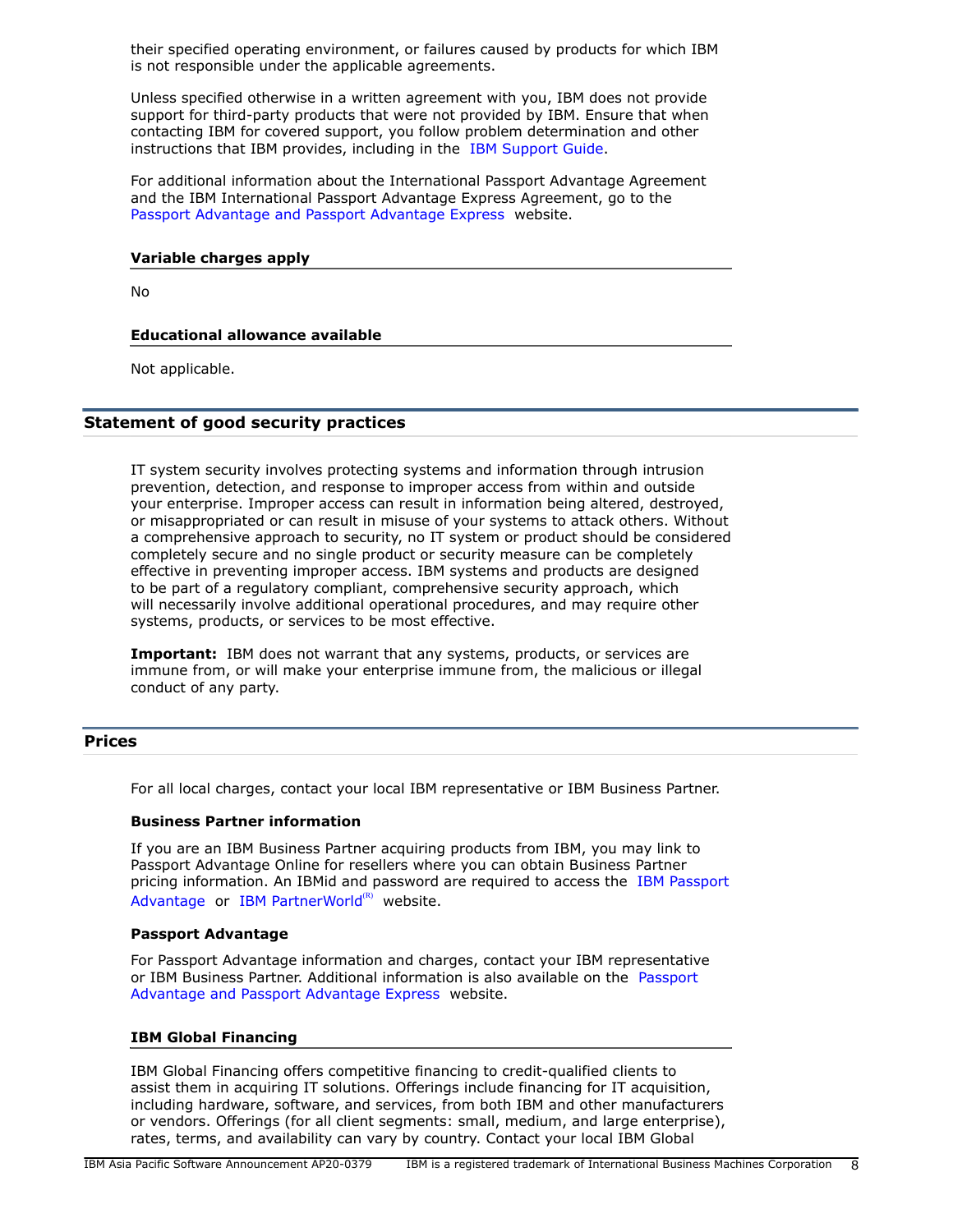Financing organization or go to the [IBM Global Financing](http://www.ibm.com/financing) website for more information.

IBM Global Financing offerings are provided through IBM Credit LLC in the United States, and other IBM subsidiaries and divisions worldwide to qualified commercial and government clients. Rates are based on a client's credit rating, financing terms, offering type, equipment type, and options, and may vary by country. Other restrictions may apply. Rates and offerings are subject to change, extension, or withdrawal without notice.

Financing from IBM Global Financing helps you preserve cash and credit lines, enables more technology acquisition within current budget limits, can help accelerate implementation of economically attractive new technologies, offers payment and term flexibility, and can help match project costs to projected benefits. Financing is available worldwide for credit-qualified clients.

## <span id="page-8-0"></span>**AP distribution**

| <b>Country/Region</b>      | Announced |
|----------------------------|-----------|
| ASEAN *                    | Yes       |
| India/South Asia **        | Yes       |
| Australia                  | Yes       |
| Hong Kong                  | Yes       |
| Macao SAR of the PRC       | Yes       |
| Mongolia                   | Yes       |
| New Zealand                | Yes       |
| People's Republic of China | Yes       |
| South Korea                | Yes       |
| Taiwan                     | Yes       |

\* Brunei Darussalam, Cambodia, Indonesia, Lao People's Democratic Republic, Malaysia, Myanmar, Philippines, Singapore, Thailand, Timor-Leste, and Vietnam

\*\* Bangladesh, Bhutan, India, Maldives, Nepal, and Sri Lanka

## *Trademarks*

z15 is a trademark of IBM Corporation in the United States, other countries, or both. IBM, z/OS, IBM Z, IBM z14, IBM z13, IBM Cloud, PartnerWorld, Passport Advantage, Express, IBM Cloud Pak, z13 and z13s are registered trademarks of IBM Corporation in the United States, other countries, or both.

Red Hat and OpenShift are registered trademarks of Red Hat Inc. in the U.S. and other countries.

The registered trademark Linux® is used pursuant to a sublicense from the Linux Foundation, the exclusive licensee of Linus Torvalds, owner of the mark on a worldwide basis.

Other company, product, and service names may be trademarks or service marks of others.

## *Terms of use*

IBM products and services which are announced and available in your country can be ordered under the applicable standard agreements, terms, conditions, and prices in effect at the time. IBM reserves the right to modify or withdraw this announcement at any time without notice. This announcement is provided for your information only.Reference to other products in this announcement does not necessarily imply those products are announced, or intend to be announced, in your country.Additional terms of use are located at

#### [Terms of use](http://www.ibm.com/legal/us/en/)

For the most current information regarding IBM products, consult your IBM representative or reseller, or go to the IBM worldwide contacts page